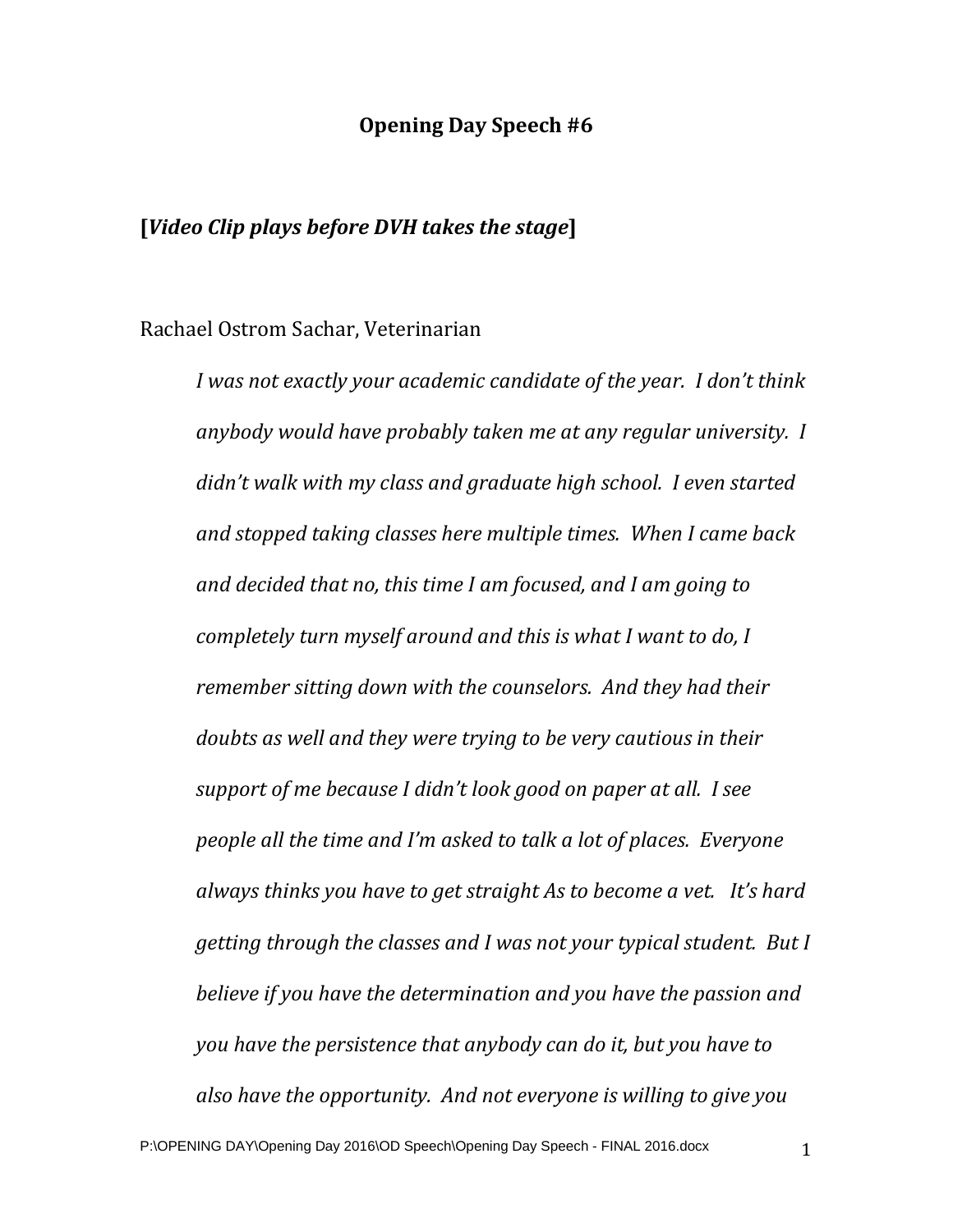*that opportunity, especially if you have a track record that looked like mine. College of the Canyons gave me that opportunity.* 

As we launch the 2016-17 academic year at College of the Canyons, what you just heard our former student say is why we do what we do.

#### **This is what we do:**

- $\checkmark$  We help our students **become** what they think they can be.
- $\checkmark$  We help them **discover** their unique talents and abilities.
- $\checkmark$  We give them **hope** as we help them understand their potential.
- $\checkmark$  We support them to acquire the skills needed to succeed in their chosen fields, and
- We help them feel **confident** and that they **can do it**.

Maya Angelou said, **"I've learned that people will forget what you said – they will forget what you did, but people will never forget how you made them feel."** We empower our students who come to us from all walks of life with the belief that **they can**.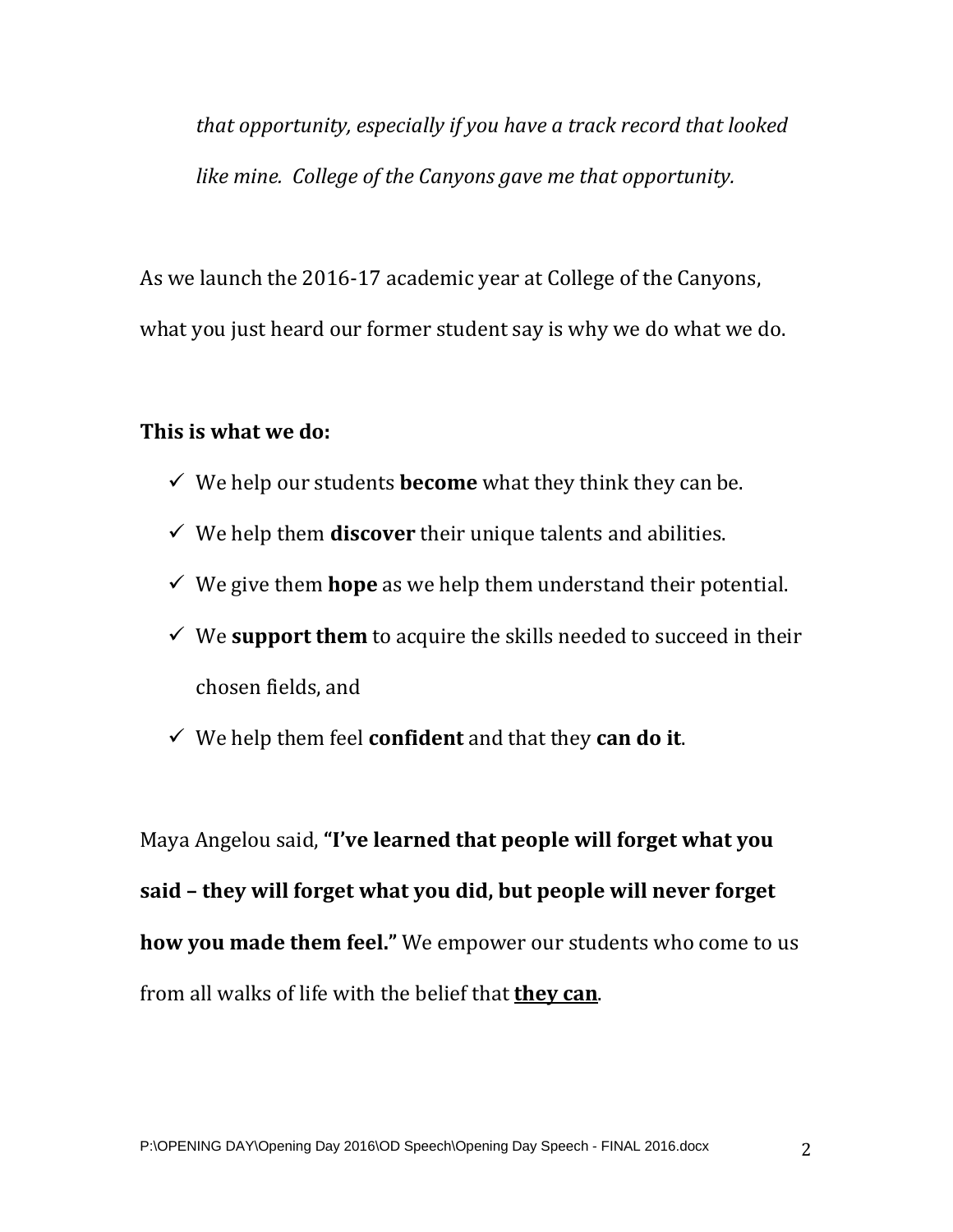As the banners on campus honoring our alumni demonstrate, as a college, we do an outstanding job of helping students build their futures. Our alumni have found success in a broad range of professions. We are the:

 $\checkmark$  Veterinarian's college  $\checkmark$  Firefighter's college  $\checkmark$  Nurse's college  $\checkmark$  Attorney's college  $\checkmark$  Teacher's college  $\checkmark$  EMT's college  $\checkmark$  Journalist's college  $\checkmark$  Scientist's college  $\checkmark$  Engineer's college  $\checkmark$  Deputy's college  $\checkmark$  Actor's college

With **your** help, there's so much that happens before they become veterinarians, attorneys, actors, or scientists.

- $\checkmark$  First, they must believe they can become those things.
- $\checkmark$  And second, they must begin taking the steps to do so.
- $\checkmark$  Third, they must be resilient.

**Believe. Begin. And finally, become.**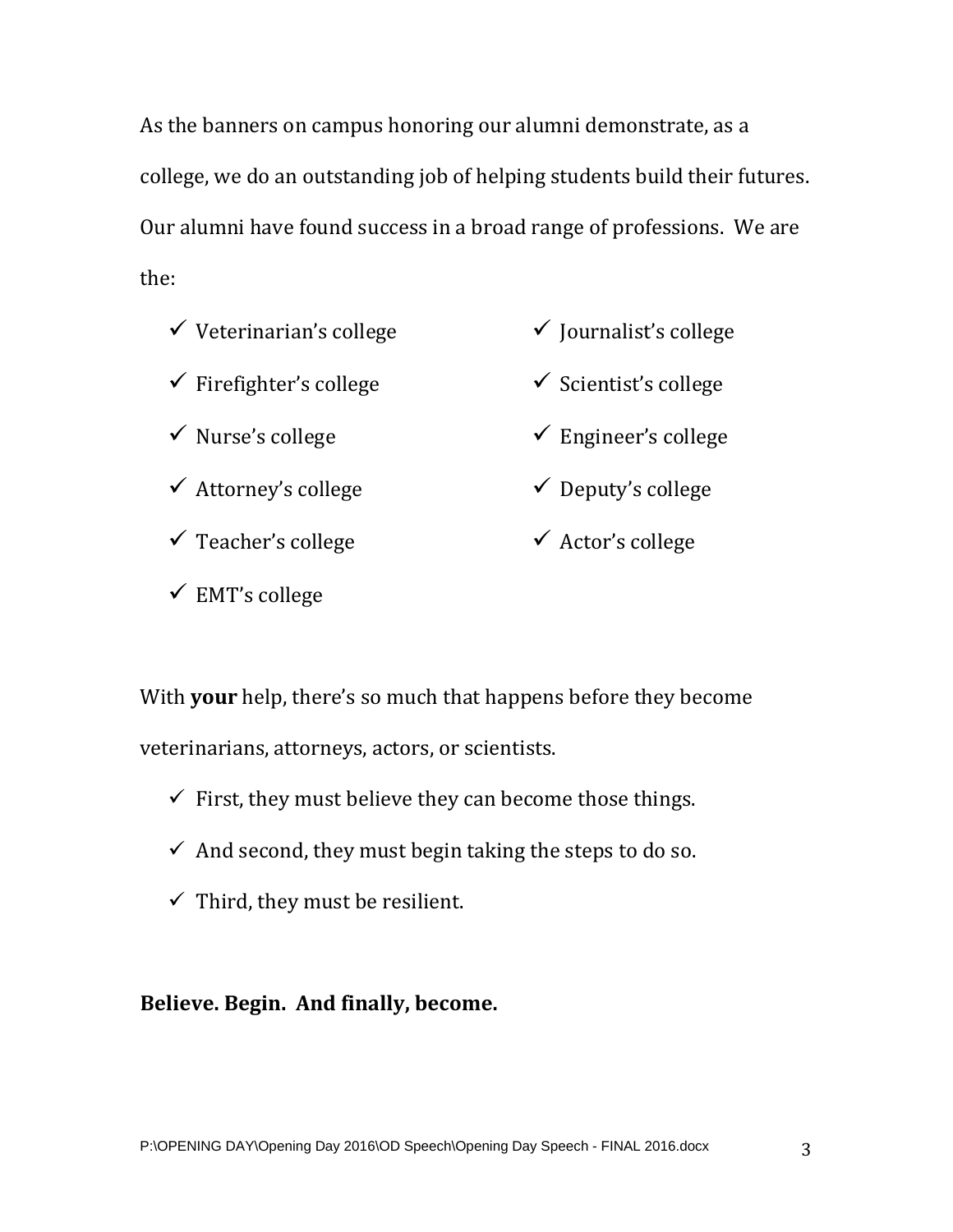As the faculty, staff, and administrators of College of the Canyons, each of you play a critical role during each step. You help our students, like Rachel, believe in themselves.

- $\checkmark$  You help them see beyond the obstacles that loom large and obscure the possibilities that lie ahead in their future. Things like lack of childcare, reliable transportation, or choosing between paying rent and buying books.
- $\checkmark$  You help them believe that if they work hard, it will pay off.
- $\checkmark$  You help them see beyond their past mistakes that might limit their view of what they can become.
- $\checkmark$  You help them focus on what's important believing that they can **indeed** achieve their dreams.

Even when they can't see their potential and their ability, **you see it**. You help them see it. And you help them believe they are **capable of becoming** what they imagine. **You** teach them to do that for themselves and once **you** do, that attitude and spirit will help them throughout their lives.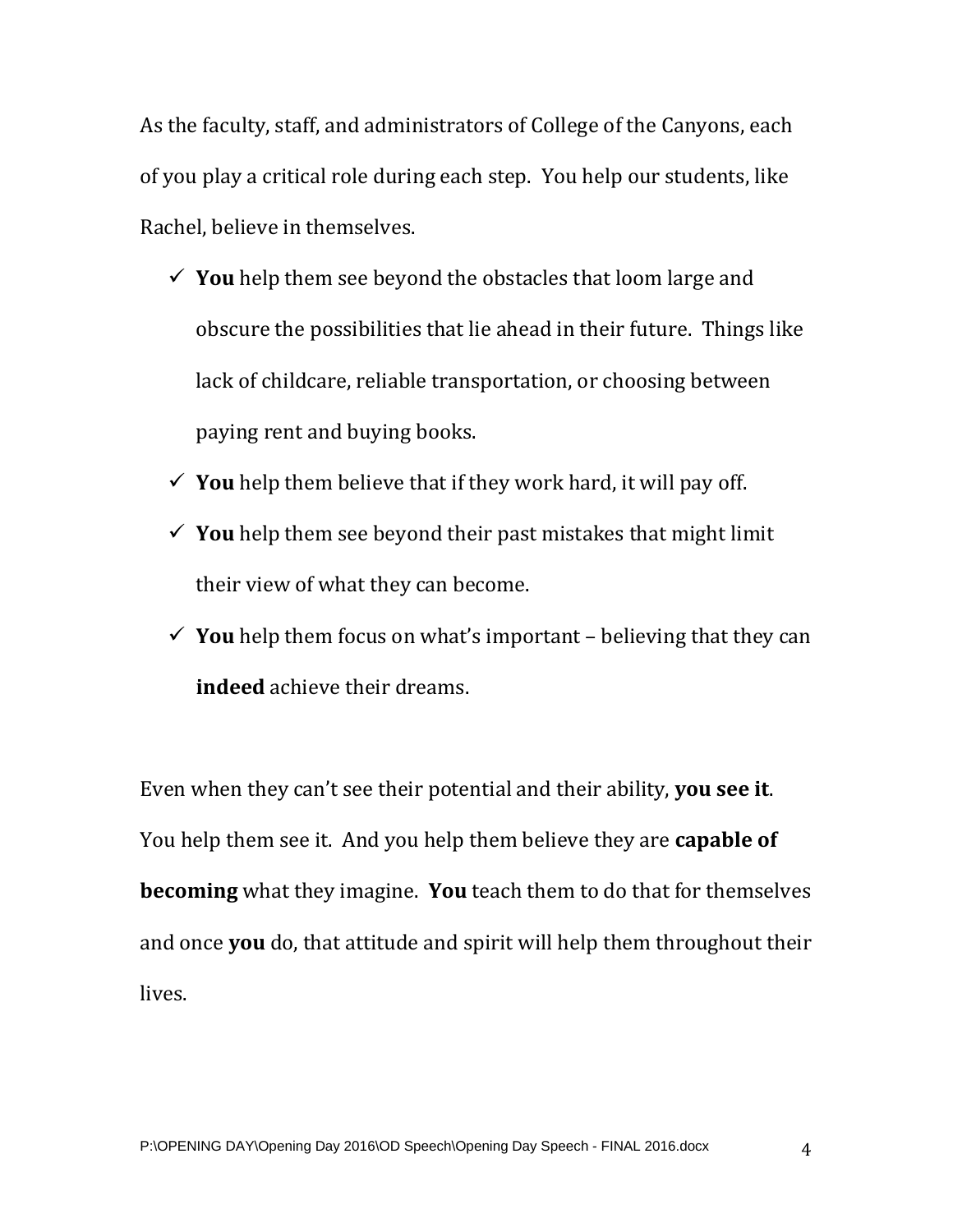Henry Ford said, **"Whether you think you can or think you can't, you're right." You** help them believe that they can. We all need people to do that for each other.

**That belief is foundational.** With it, our students move forward. But belief must be matched with action. They must take steps to pursue their dreams. They must begin.

And as they do, **you** are there to lend a hand. From the small to the large ways, the specific actions, or just simply being there…

- **You** help them apply.
- **You** help them get financial aid.
- **You** help them pick classes.
- **You** help them find their way to class.
- **You** tutor them.
- **You** help them understand and get their grounding.
- **You** listen to them.
- **You** welcome them in.
- **You** challenge them to think **"Yes I can!"**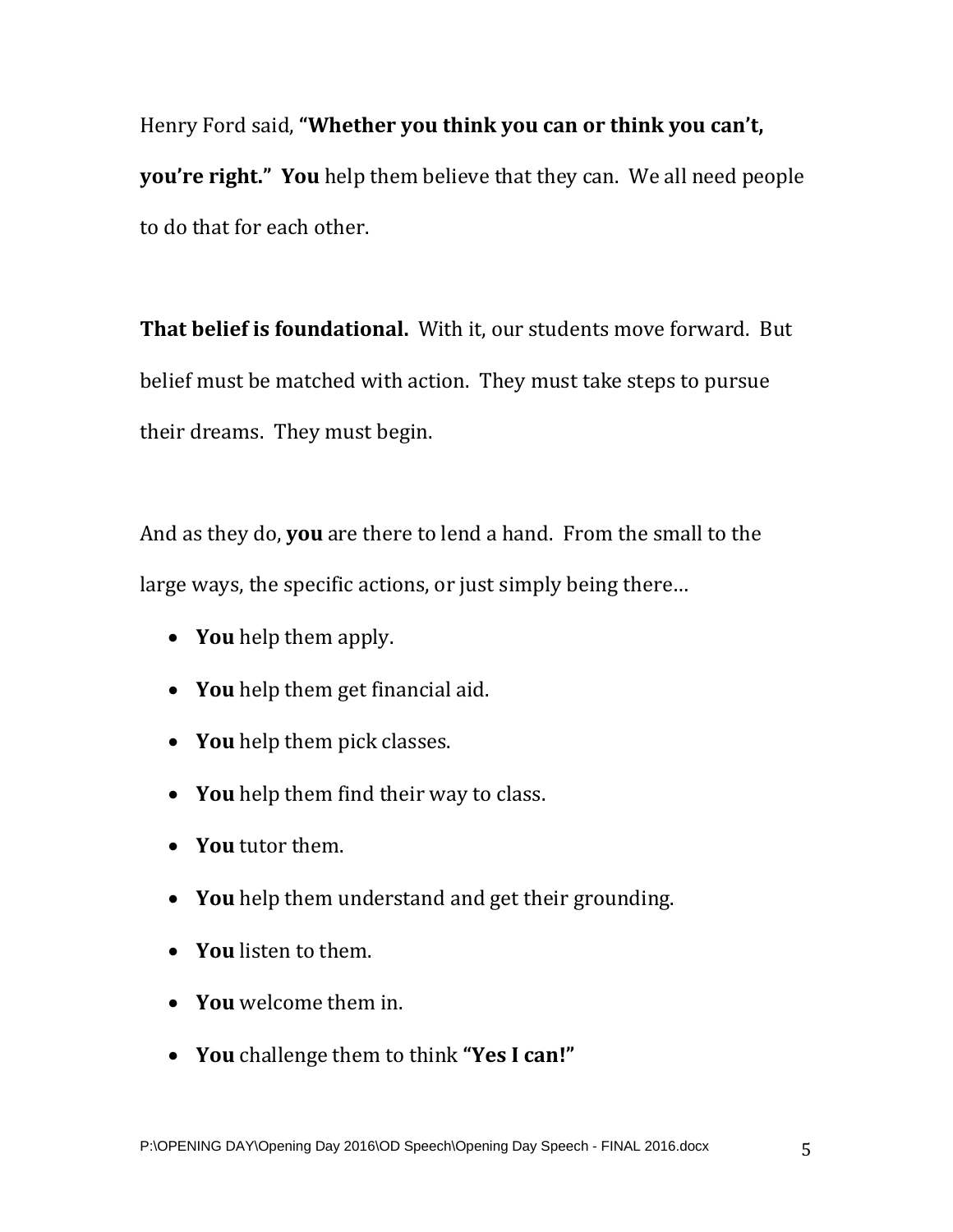**Whatever it is,** you are there to support them.

- $\checkmark$  You provide the encouragement and reassurance that they can get started, and when it gets hard, that they can keep moving forward.
- $\checkmark$  You get barriers out of the way. You keep them focused on the future while helping them pay attention to getting it done today. And as you do, you **help students like Robert become** what they were **meant to become**.

# [**Video Clip – Robert**]

*COC is where I first started to get higher grades, and that's what led me to UC Berkeley, which is what led me to Harvard Law. COC opened those doors for me and showed me what I can do with my life.* 

As we look ahead at the coming year, and beyond, keeping those doors open for the thousands of students who will come to COC to learn, to train, to find - they are our priority. That's why our theme for the year is **We Are COC: Building for the Future.**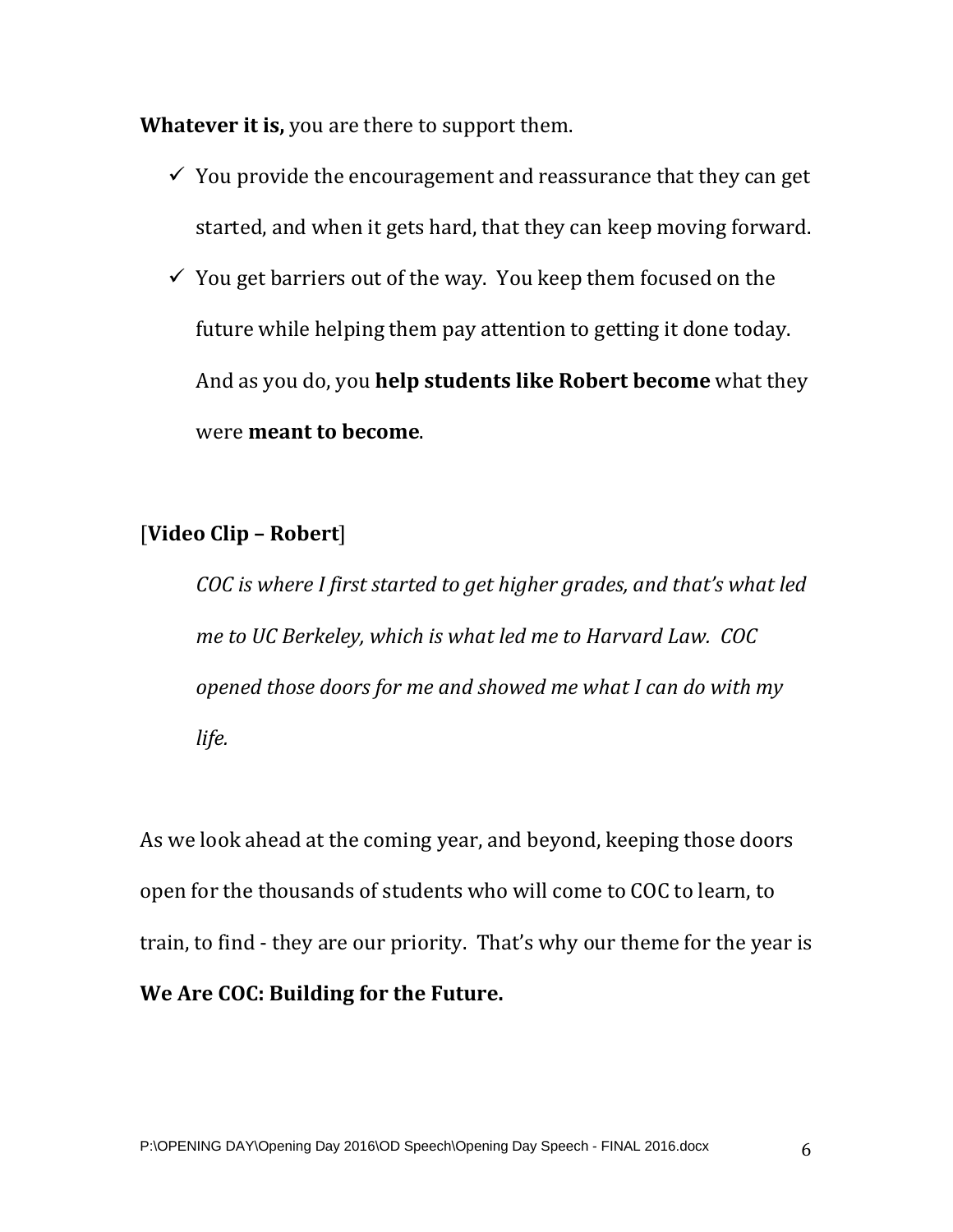The future is a funny thing. As I noted in my Opening Day letter, "You can't really predict the future. All you can do is invent it." You can create it.

This is the part where you might ask yourself, "I don't have a timetraveling DeLorean, so how do I invent the future?"

At COC, we do it by being ready for the future. Louis Pasteur famously said, **"Fortune favors the prepared mind."** Over the years, College of the Canyons has proven itself to be prepared and that **distinguishes our college from others**, enables us to achieve outstanding results, and ensures we are ready to make our own opportunities in the future. We do so via our:

- $\checkmark$  Consistent planning
- $\checkmark$  Leading every day
- $\checkmark$  Our Energetic spirit
- $\checkmark$  Being innovative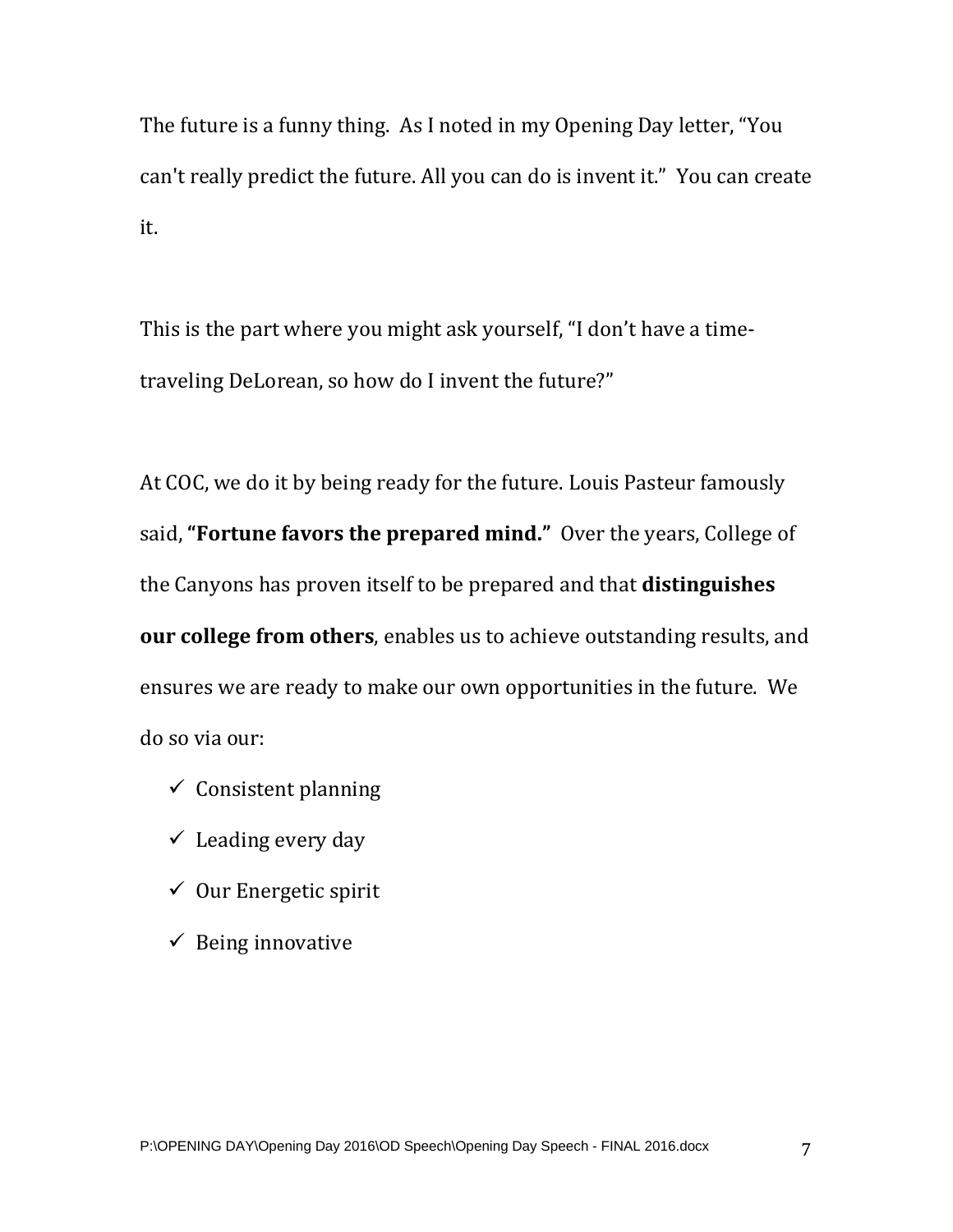Malcolm X said, **"Education is the passport for the future, for tomorrow belongs to those who prepare for it today."**

The first step to inventing the future is planning the future. If you've been here for any time at all, you know we have a thing for planning at COC. Go on our website, type in "plan," and you'll get 50 pages of search results. Well, at least 50 pages. There's more, but I stopped counting.

Planning at College of the Canyons involves **everyone.**

- It is not a top-down exercise.
- Planning starts at the individual level.
- Every department at this college participates in planning and Program Review.
- The goals, objectives and future plans are created by those who will ultimately carry them out.
- Those department level plans roll up to form our Educational and Facilities Master Plan, and our Five Year Strategic Plans, and all guide our growth and development at the big picture level.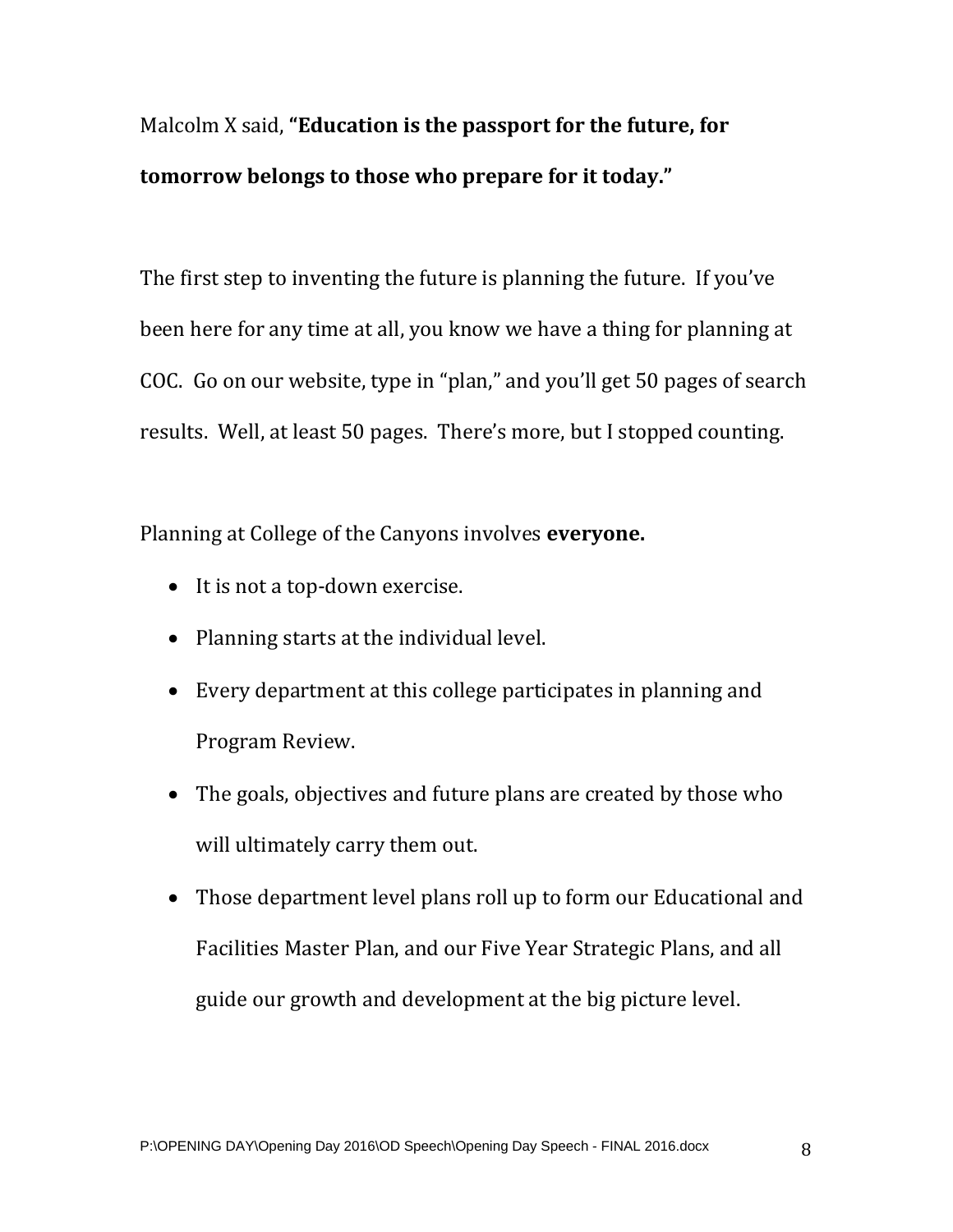• In every department on campus, people provide ideas and help set the course as to what we accomplish and how we will go about doing so.

With your engagement, our plans are in place, and we have blueprints to ensure that together we are **building for the future success** of our students.

What else sets us apart is that people across the campus **lead every day**. We all know that plans alone don't get it done. **Getting it done** happens when leading takes place. And, at COC – that is what people all across the campus do **every day**. Because we have plans for moving our college forward, we lead the way forward for others. And, as we do, we garner accolades and recognition along the way. In just the past year, **you** helped us achieve so much!

 We received the state Chancellor's Office **Student Success Award** for our accelerated remedial Math and English courses that double **student success** rates.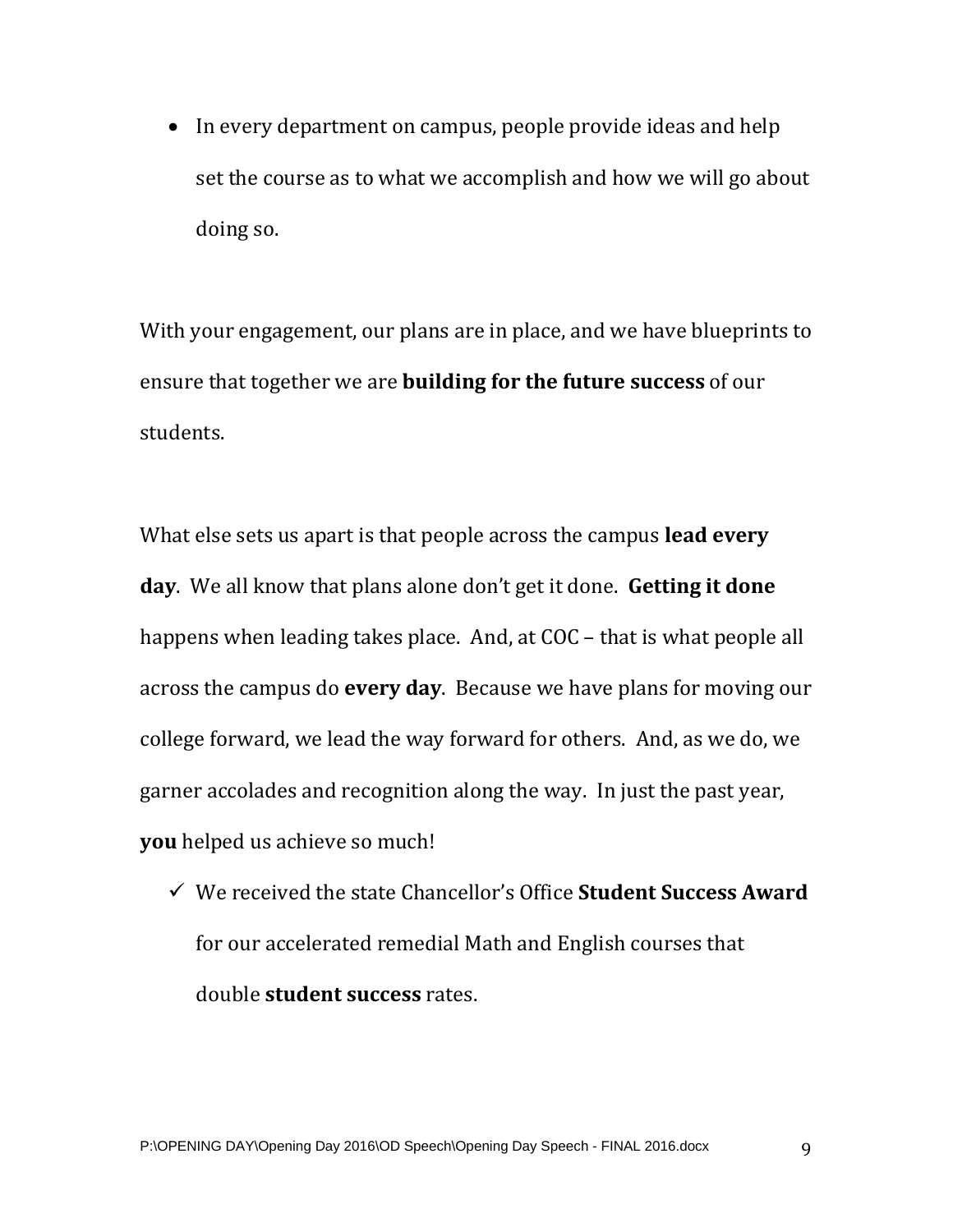- Our Athletic Department claimed its third consecutive **Western State Conference Supremacy Award**, which recognizes the academic and athletic achievements of the student athletes.
- Achieving the **second highest completion rate** in California for college ready students and the **highest transfer rate in L.A. County** as a higher percentage of our students transfer to fouryear universities than any of the 21 other community colleges in Los Angeles.
- Our Classified Senate won the **Model Senate Award.**
- We were honored with the state Chancellor's Office **Technology Focus Award** for using text messages to alert students about deadlines.
- We celebrated as our **FBLA** and **Model UN** teams excelled in competitions against teams from four-year universities.
- We sat in awe and **applauded our Forensics Team**, which was ranked No. 1 at the annual national tournament, bringing home a combined 14 medals in its most successful season ever.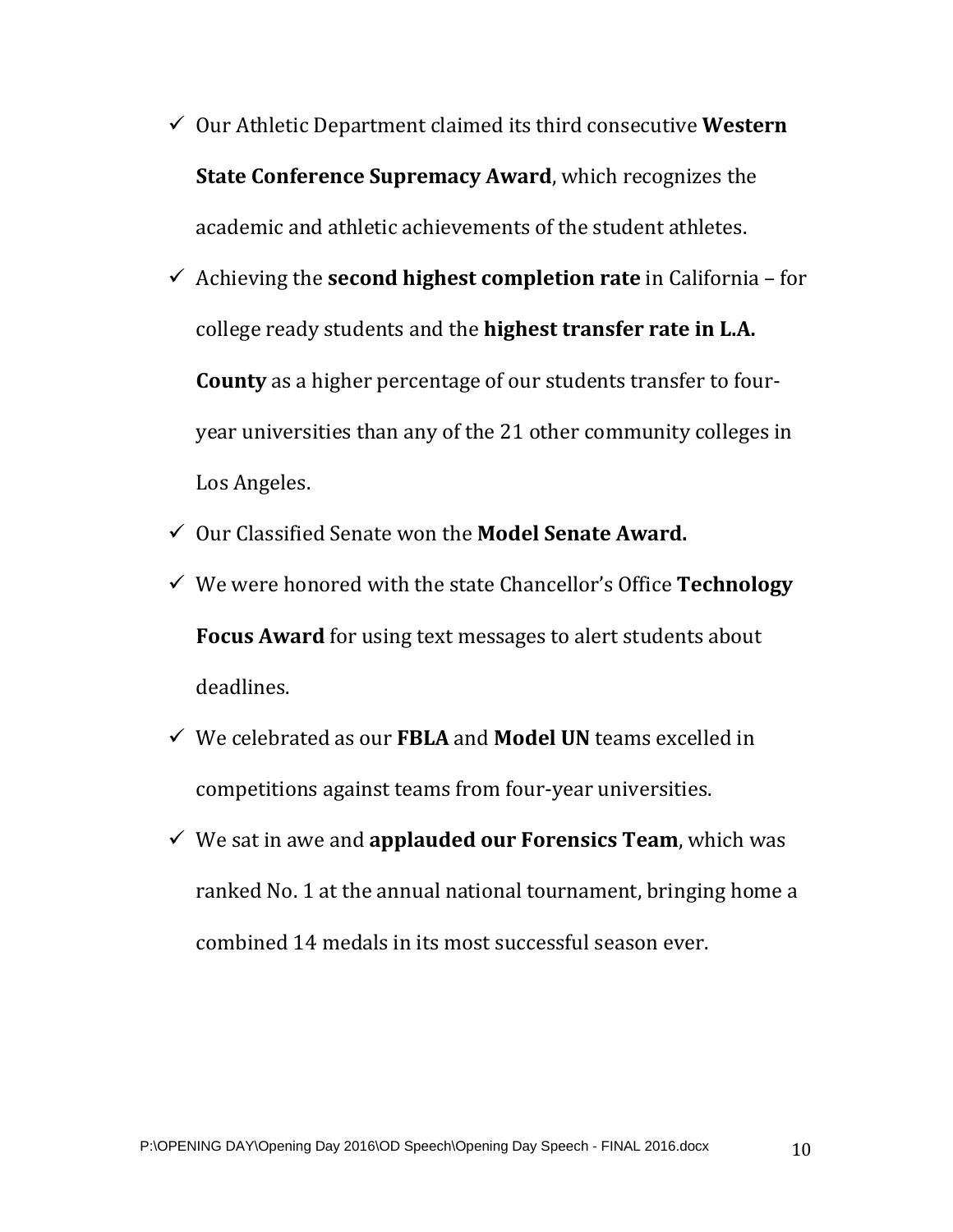- $\checkmark$  We received the California Community College Chief Information Systems Officers Association **Technology Excellence Award** for adding online education plans, online counseling services, and online tutoring.
- $\checkmark$  We celebrated as our Communication Studies Program was named a **"model program"** by the Western States Communication Association.
- We were one of **11 institutions** from across the nation selected to participate in a strategic partnership with **OpenStax** to encourage the increased use of free, peer-reviewed textbooks that will help make college more affordable for our students.
- $\checkmark$  And, so much more!

The third thing that helps us stand out is our **commitment to innovation.** In fact, that is what links planning and leadership to success.Our commitment to innovation is driven by your risking, dreaming, reaching, and never giving up.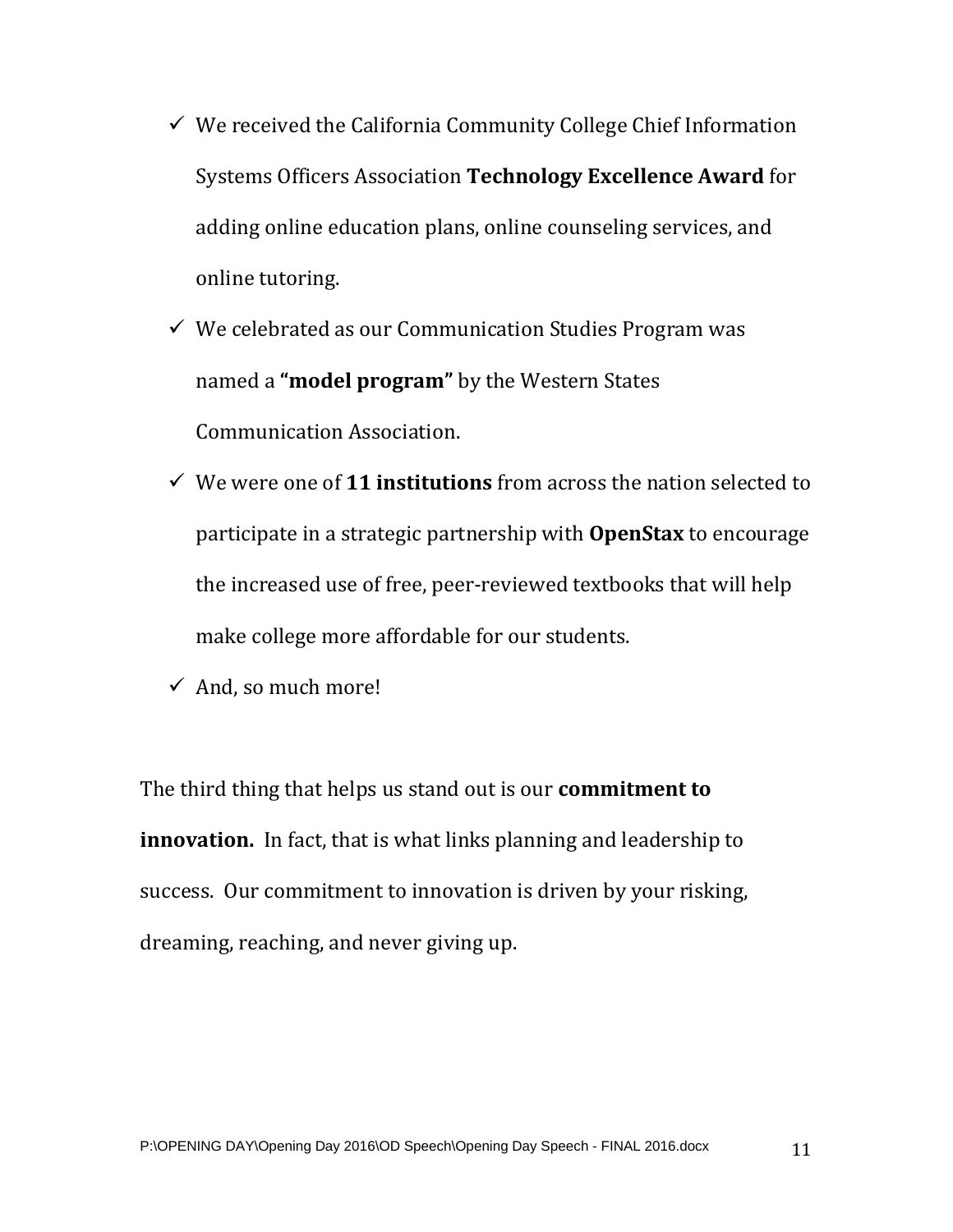We are committed to innovation because it helps us determine our future:

- $\checkmark$  Innovation ensures we never get stuck in the past. If you look at where we have come, it is clear that we are never content with the status quo at College of the Canyons.
- $\checkmark$  There is a restlessness that characterizes our college as we always look at doing new things, or doing things in a new way. That commitment to innovation ensures we are always **building for the future.**

In just the past year we:

- $\checkmark$  Expanded the use of ePortfolios, empowering students to develop professional digital examples of their work to show potential employers
- $\checkmark$  Became the first community college in California to install a stateof-the-art **ambulance simulator** in our EMT classroom.
- $\checkmark$  Implemented etranscripts, making it easier for our students to get in and get out.
- $\checkmark$  **Debuted the MakerSpace**, giving students the chance to use tools that enable them to bring ideas into reality.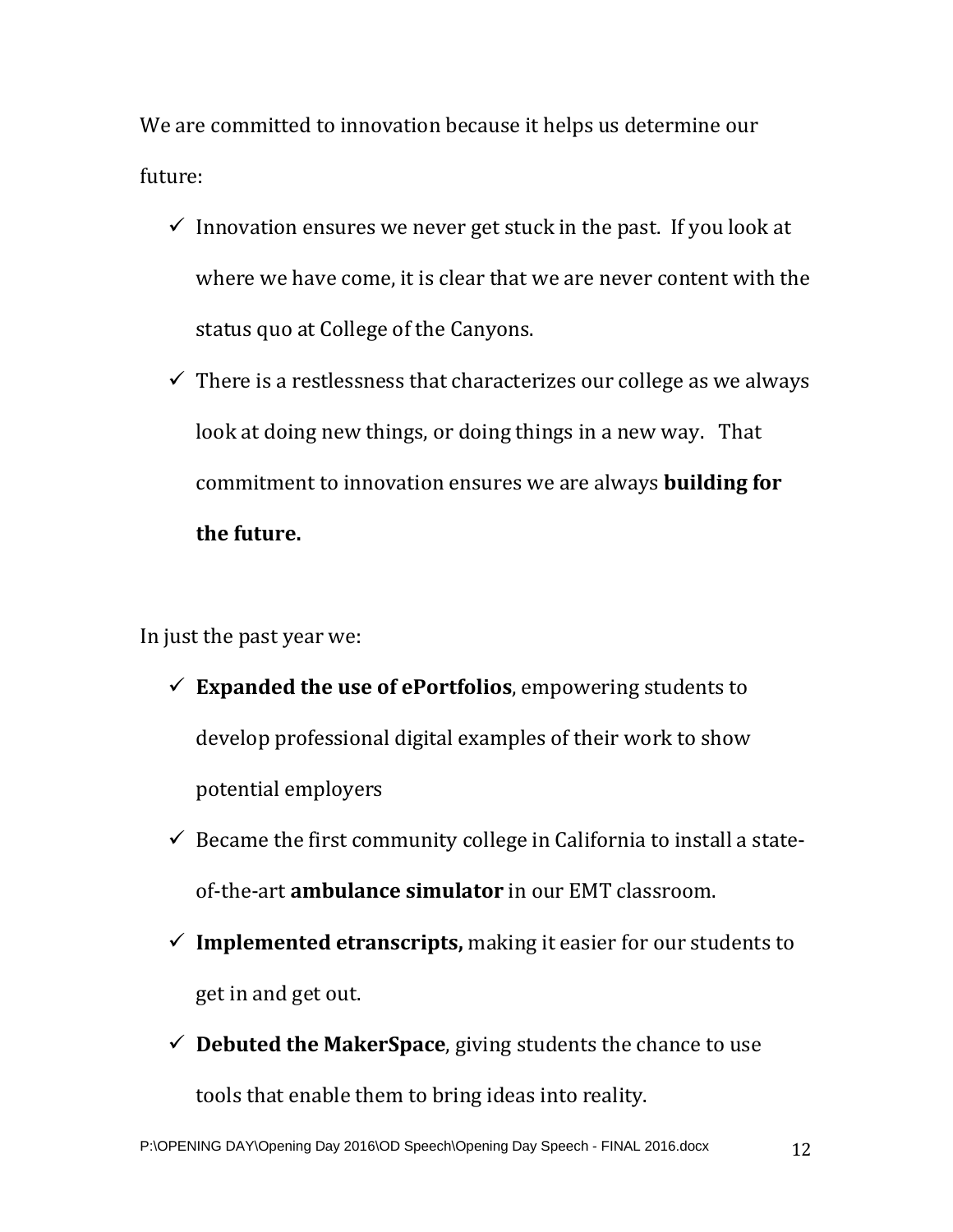- Continued to lead the way in the adoption of **open educational resources** and assisted in getting \$5 million in the state budget to help other community colleges to do so.
- Added new **accounting and nursing bachelor's degrees** in the University Center, bringing the total number of degrees to 44.
- Generated **\$15.9 million in grants** a 72 percent increase in just one year.
- Hired **85 new employees**.
- Became the only **community college** in California to hire a fulltime academic program mentor to support **student-athletes in the TLC.**
- $\checkmark$  Became **the only community college** in the USA to have a project accepted for a high altitude **NASA research flight.**
- Launched the **\$5.5 million Career Pathways** project with the Hart District that enables students to begin career paths while in high school.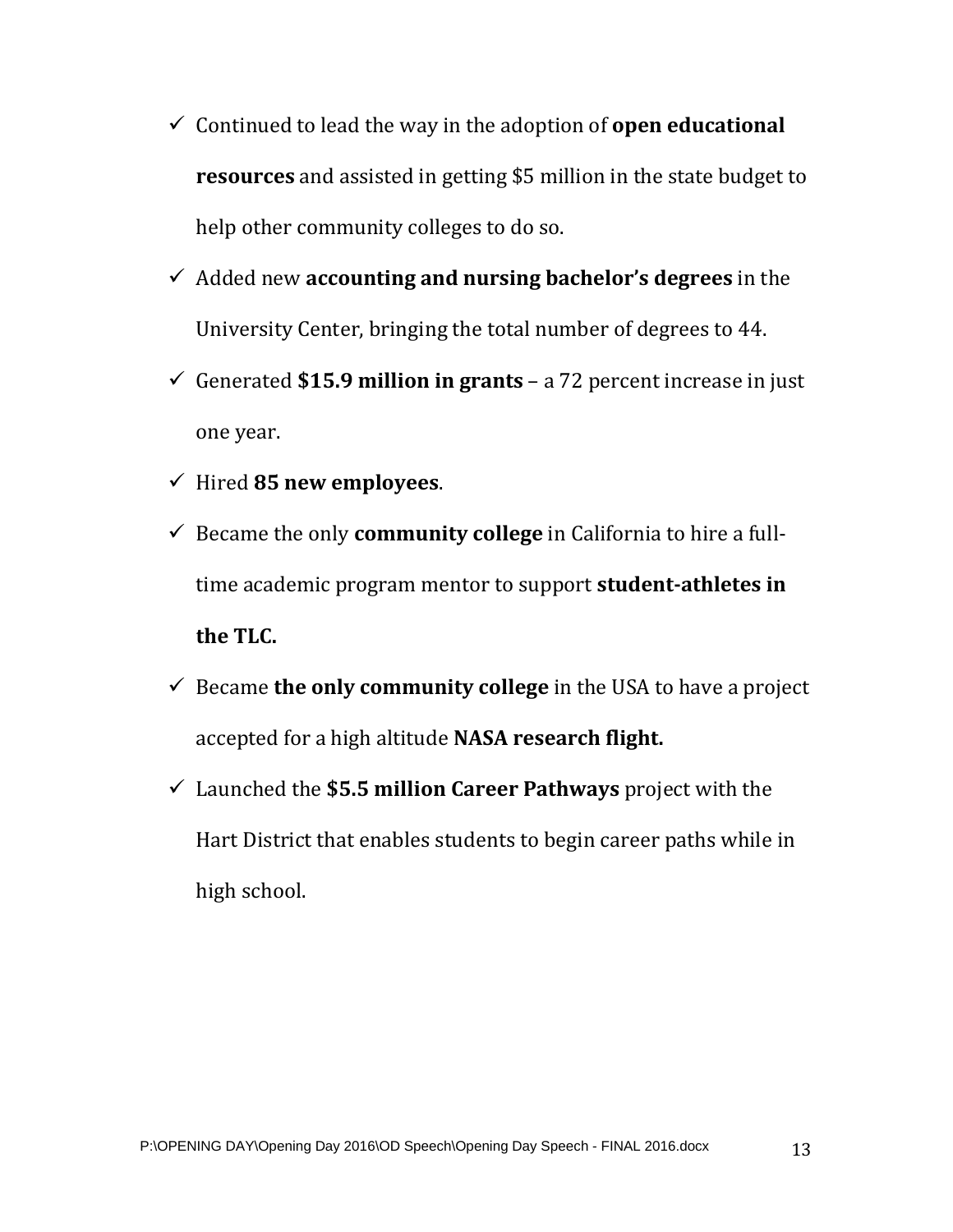Because we are committed to innovation and improvement, **we will never be stuck in the past. All of you** are pushing us forward, keeping us at the forefront of change. **You** are ensuring that we will create new opportunities. And that we will stand out for doing so.

Our planning, leading and innovating is fueled by an uncanny, rarely found e**nergetic spirit.**

When I'm doing final interviews, candidates always comment on two things about College of the Canyons:

- How nice our campus looks and our amazing facilities.
- How friendly and welcoming everyone is.

That's not a common experience they have on other campuses. Our students, like 26-year-old Marine Corps veteran Amanda notice the difference too. It draws them to this college, and it inspires them to pursue their goals.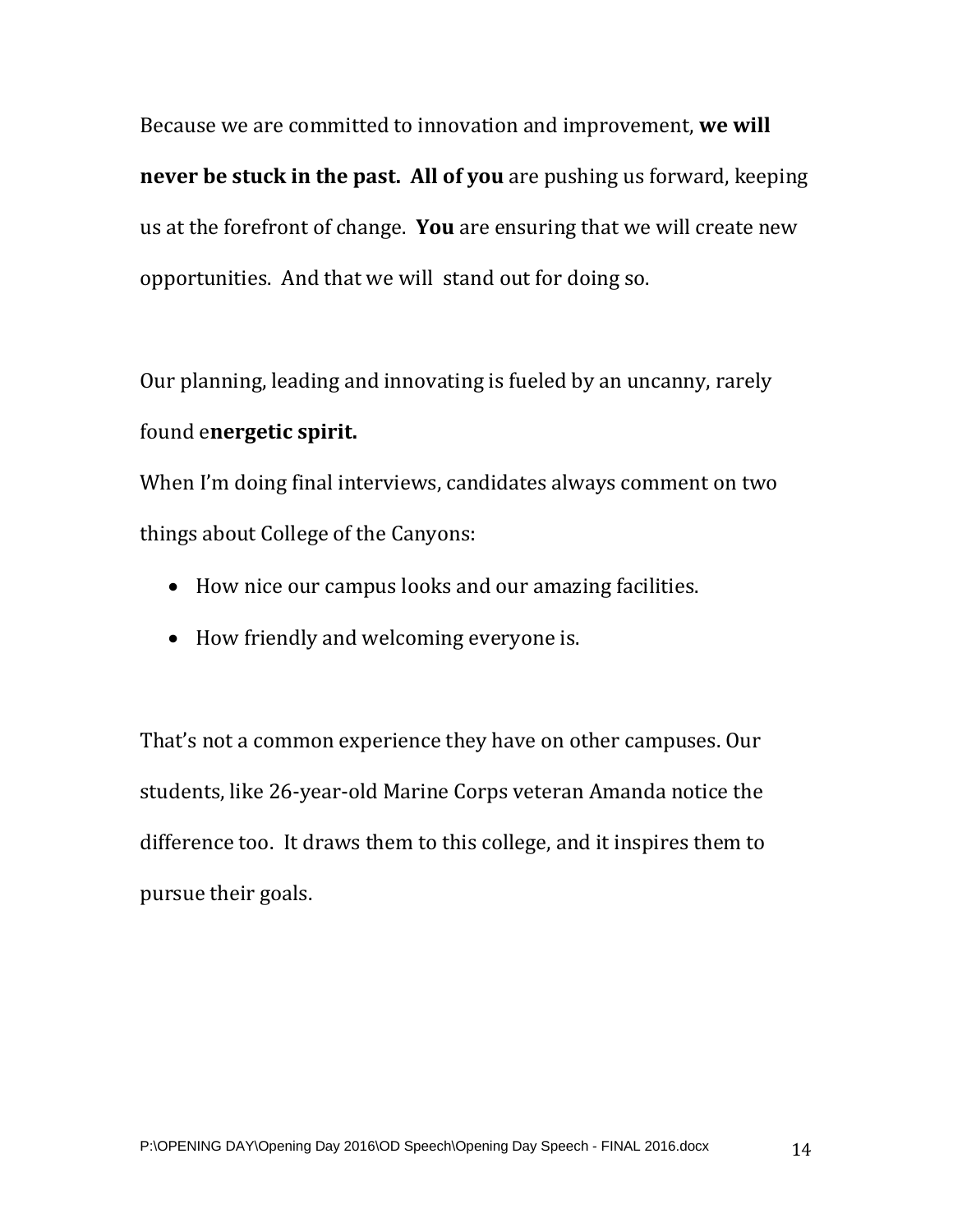## **[Video Clip – Amanda]**

*On this campus, it's extremely personable. They want you to get involved. Some days its almost like, 'You're getting involved whether you want to or not.' … A lot of positive energy. It's definitely a much happier school than other ones I've been to.*

Longtime Disney Executive Lee Cockerell is famous for saying, **"It's not the magic that makes Disney World work; it's the way they work that makes it magic."** 

**You** work with energy and enthusiasm and magic. That makes a real difference for Amanda and thousands of students. And it makes a real difference in what we can accomplish.

Community college enrollment is dropping in California. In fact, over half have fewer students than they had six years ago. Only twelve of the state's 113 community colleges are growing and **we are one of them**.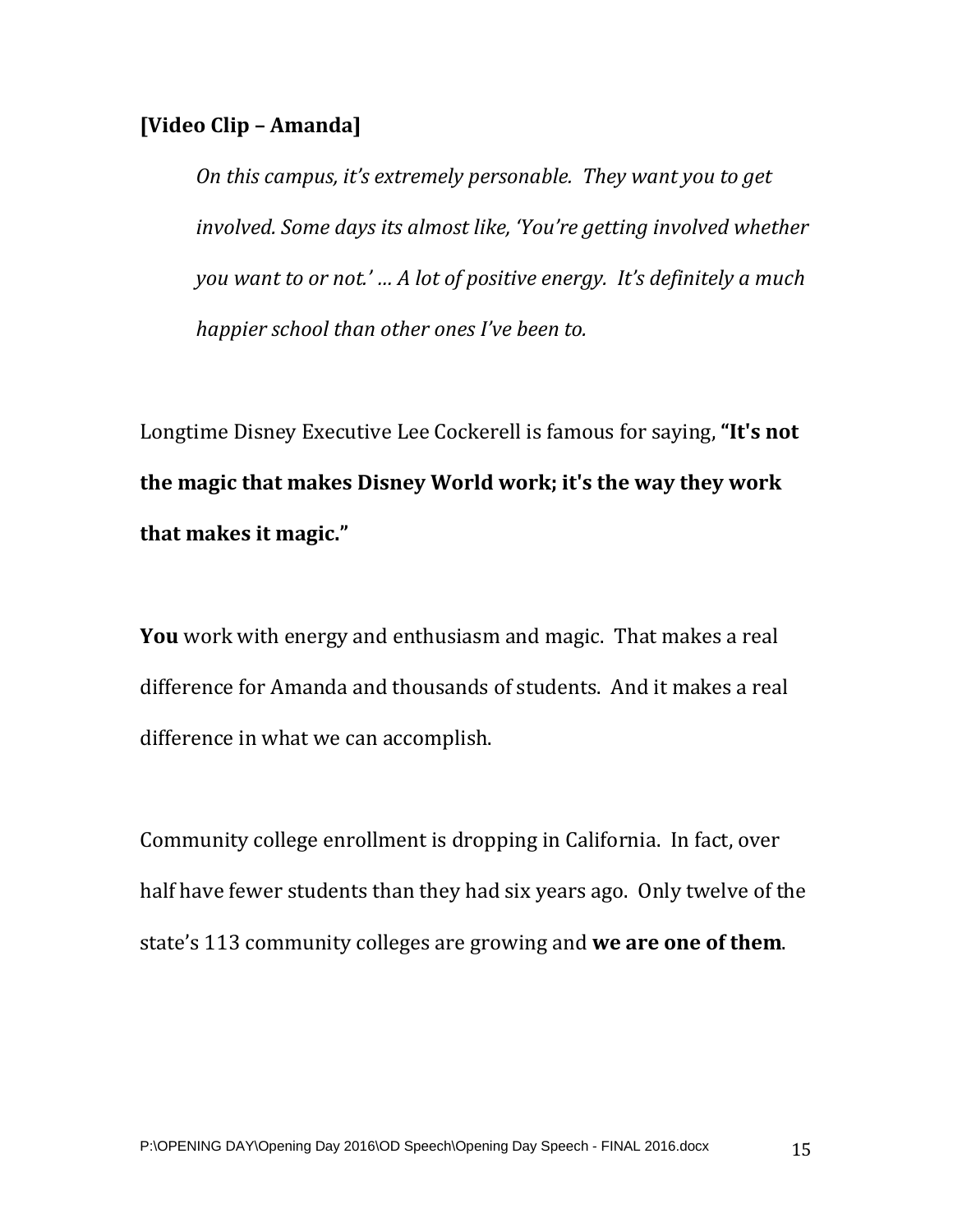Our enrollment is climbing beyond our cap, enabling us to capture resources left on the table by other colleges. For us, that means more programs, an ability to hire more staff, and enhance student success, like growing the number of degrees awarded **by 21 percent** from 2015 to 2016.

Remember when I said there are 21 community colleges in LA County? Our students have many choices. But because of all you do and your energetic spirit, they are choosing **College of the Canyons**.

Your enthusiasm, your optimism, and your commitment to student success are evident and inspirational. **You** draw people to our college, and **you** enable them to build their own futures.

That same energy also inspires us to take the bold steps necessary to prepare for the future. We did that last spring with Measure E.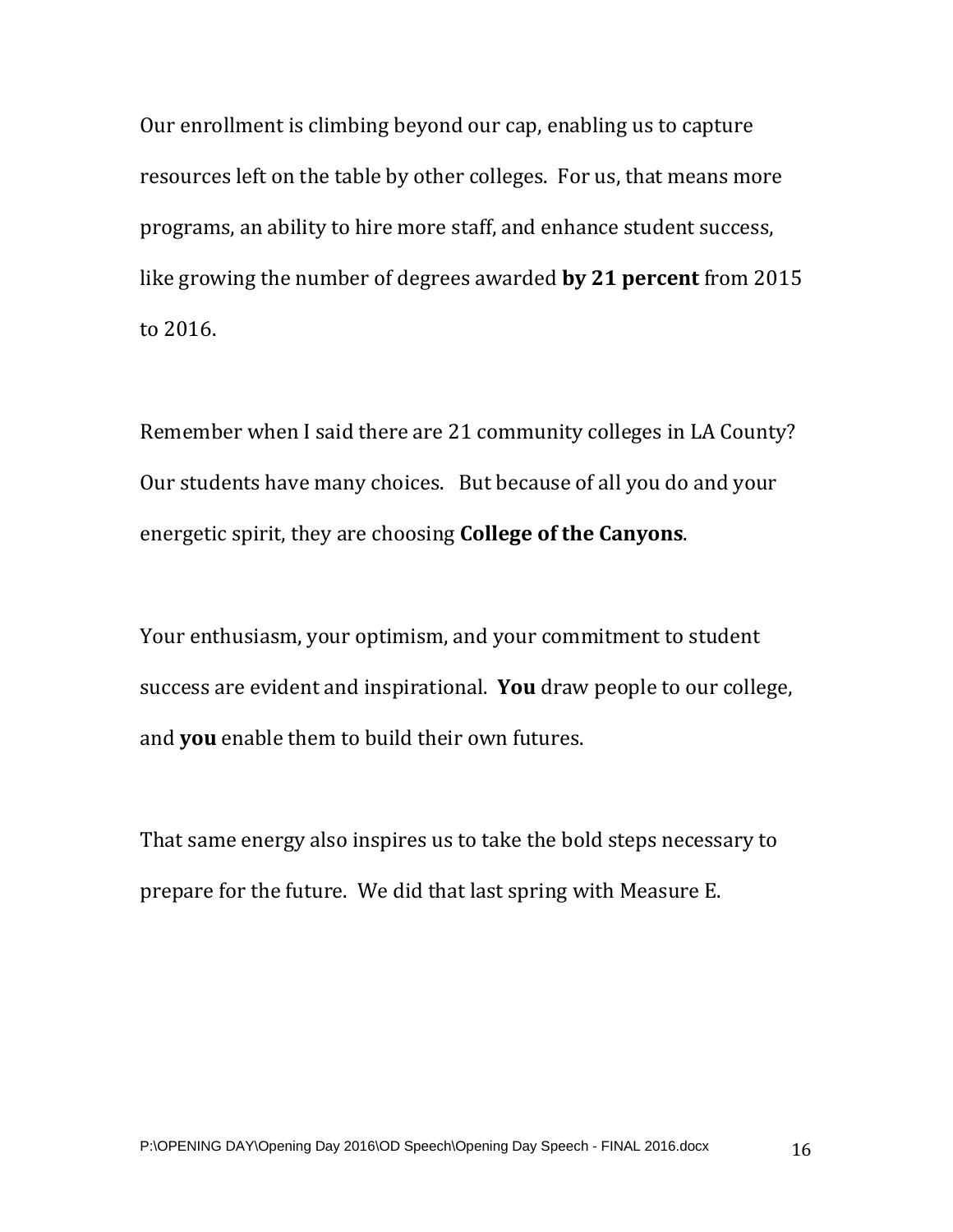Conventional wisdom said don't go for a bond measure in the June primary when all the typical rules of politics were thrown out the window. I heard all the reasons why it was a bad idea when we first started discussing it. I heard this many times.

- $\checkmark$  Can we really do it?
- $\checkmark$  Too much risk.
- $\checkmark$  Not enough time.
- $\checkmark$  Not enough money.
- $\checkmark$  Not enough support.
- $\checkmark$  Not enough volunteers.
- $\checkmark$  Too much work.

Well, like me, many of you knew that we had too much at stake to not go for it. Thousands of future students who will count on us to help them believe, begin and become far outweighed the risks. With your energy and enthusiasm, the case was made to the community. Based on the results of two previous bond measures that can be seen all around us, our community knew they could count on us to deliver, and they approved our third bond measure in 15 years.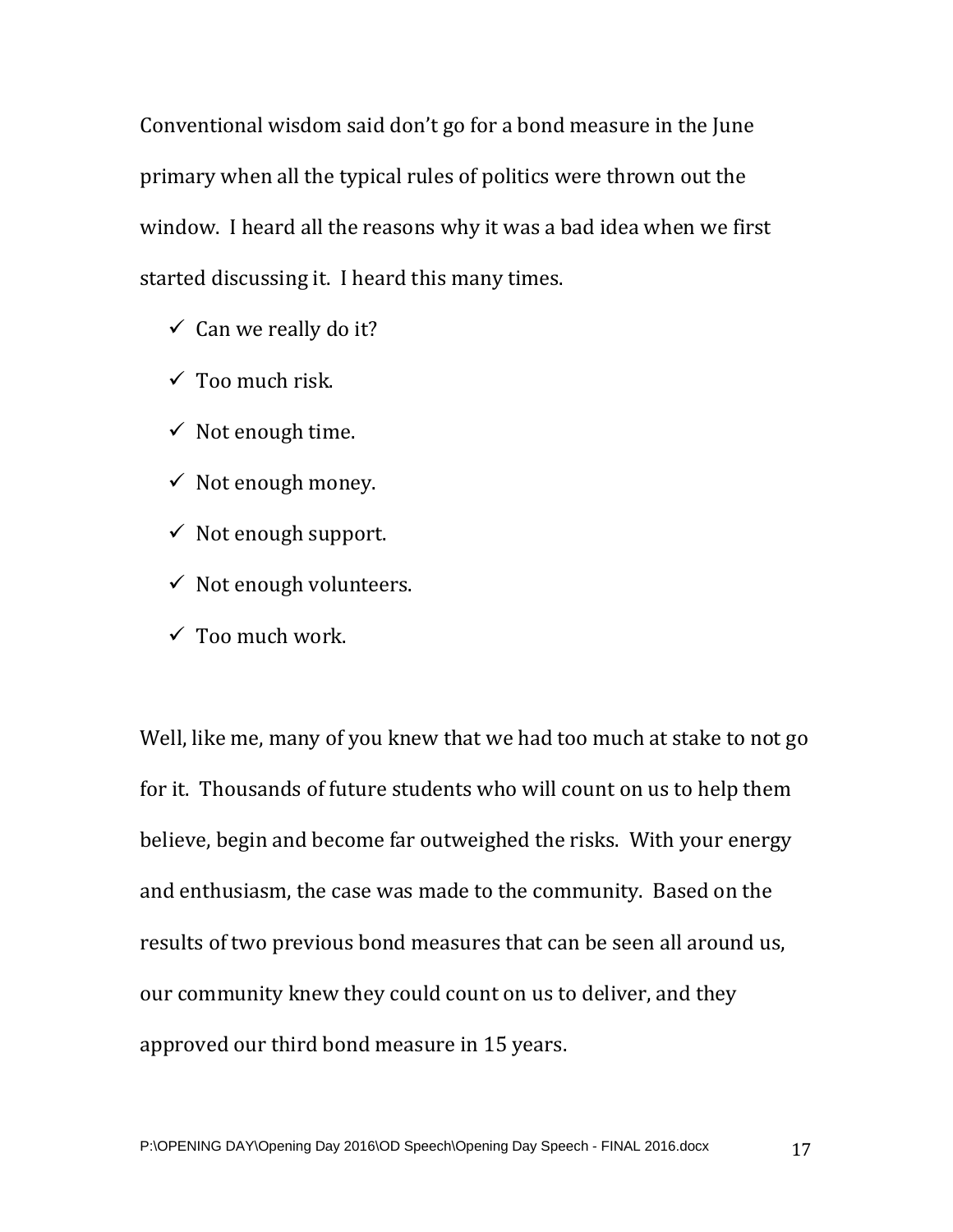That would not have happened without the extensive efforts of over 1000 volunteers who planned, who created, who overcame adversity, who energized, and who volunteered their time to make phone calls, walk precincts and spread the word about how the \$230 million from Measure E would enable us to better serve students and our community.

Now, we are now able to not only plan the space, but also build it! In the coming months, we will form planning teams to shape the development of our Valencia Campus modernization, begin planning for the arts building at Canyon Country, and break ground on a new science building at Canyon Country.

But that's just **the beginning**. Because we **plan**, because we **lead**, because we **innovate** and because we **energize**, the coming year will deliver significant accomplishments on both campuses. A lot of what we will do will evolve as opportunities are created and we:

- Open the outdoor learning spaces in the child development centers at both campuses.
- Enhance our services to veterans by adding three new classified staff in the Veterans Center.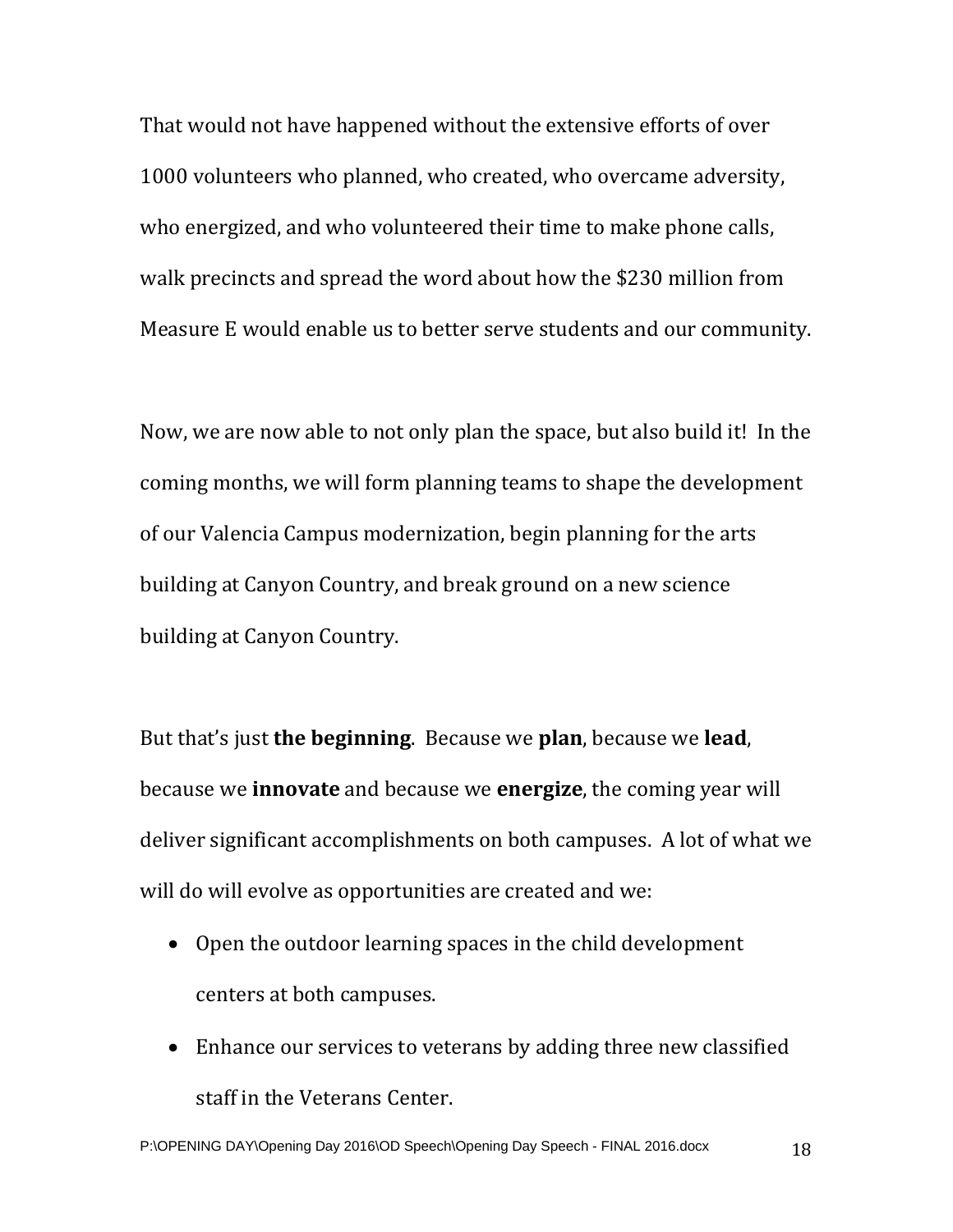- Hire **24** new faculty across a broad range of disciplines.
- Roll out a new campaign to help students and employees become aware of the resources available for victims of sexual assault.
- Upgrade computers, technology, and equipment in multiple departments ensuring currency and relevance to what is taught.
- Offer a revamped First Year Experience program.
- Debut the new online **COC radio station**.
- Launch the revamped Canyons Extension and create short-term learning opportunities.
- Expand our partnership with the **Pitchess Detention Center** by adding more English, Math, and Business classes and offering solar installation training to inmates.
- Design and launch industry-recognized certificates **in cybersecurity training**.
- Implement the most recent LEAP projects:
	- $\checkmark$  Rolling out a new summer program to introduce junior high and high school students to coding
	- $\checkmark$  Streamlining of our registration processes